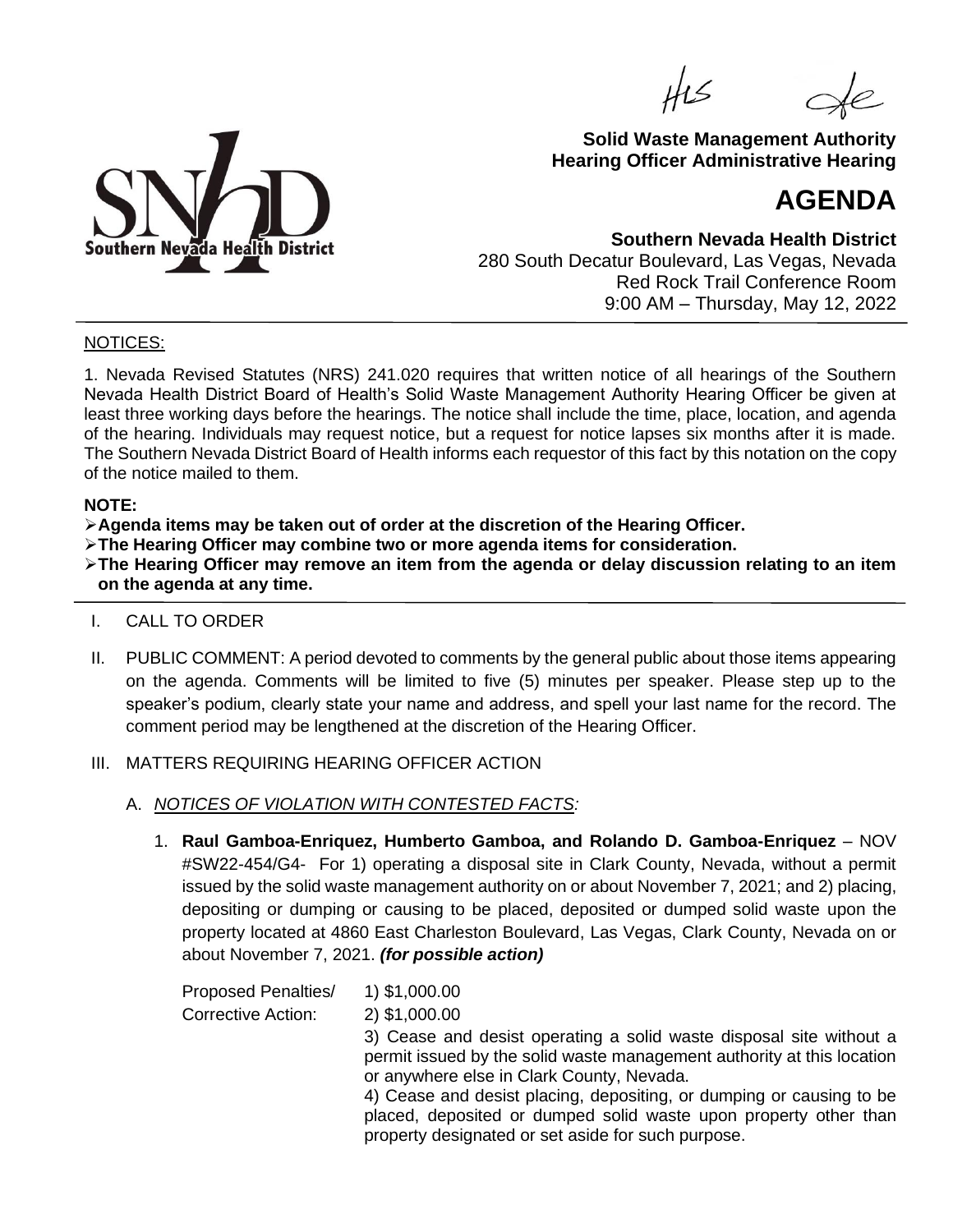2. **Desert Inn Villas Homeowners Association** – NOV #SW21-986/13 FTC NOV- For 1) causing or allowing sewage or accumulation of human excreta to overflow on property located at 356 East Desert Inn Road, Clark County, Nevada on or about December 17, 2021; and 2) for failure to comply with the Order issued by the Solid Waste Management Authority Hearing Officer on November 9, 2021. *(for possible action)*

Proposed Penalties/ 1) \$4,000.00

Corrective Action: 2) \$1,000.00

3) Remediation of area affected by sewage overflow.

4) Contract with a licensed plumber to assess the sewer lines via camera and repair all deficient plumbing elements within thirty days (30).

5) Provide a secure, fitted cap for all unsecure sewer cleanouts within thirty days (30).

6) Submit copies of the camera assessment of the sewer lines and invoices from and all plumbing work/repair to SNHD within thirty days (30).

7) Cease and desist causing or allowing to cause any sewage or accumulation of human excreta to overflow and deposit at this property or any other property in Clark County, Nevada.

- B. *NON-CONTESTED NOTICES OF VIOLATION: The Hearing Officer may approve or disapprove the agreed resolution. Upon disapproval of the agreed resolution, the Hearing Officer will set a date for the hearing of any such Notice of Violations.*
	- 1. **Cesar Mendoza** NOV #SW22-633/56- For 1) operating a disposal site in Clark County, Nevada, without a permit issued by the solid waste management authority on or about January 22, 2022; and 2) placing, depositing or dumping or causing to be placed, deposited or dumped solid waste upon the property located at 4860 East Charleston Boulevard, Clark County, Nevada on or about January 22, 2022. *(for possible action)*

Penalty: 1) \$1,000.00 2) \$1,000.00 3) Cease and desist placing, depositing, or dumping or causing to be placed, deposited or dumped solid waste upon property other than property designated or set aside for such purpose.

# C. *NOTICES OF VIOLATION – FURTHER PROCEEDINGS:*

None.

#### IV. REPORT TO HEARING OFFICER

None.

V. PUBLIC COMMENT: A period devoted to comments by the general public, if any, and discussion of those comments, about matters relevant to the Solid Waste Management Authority, Hearing Officer's